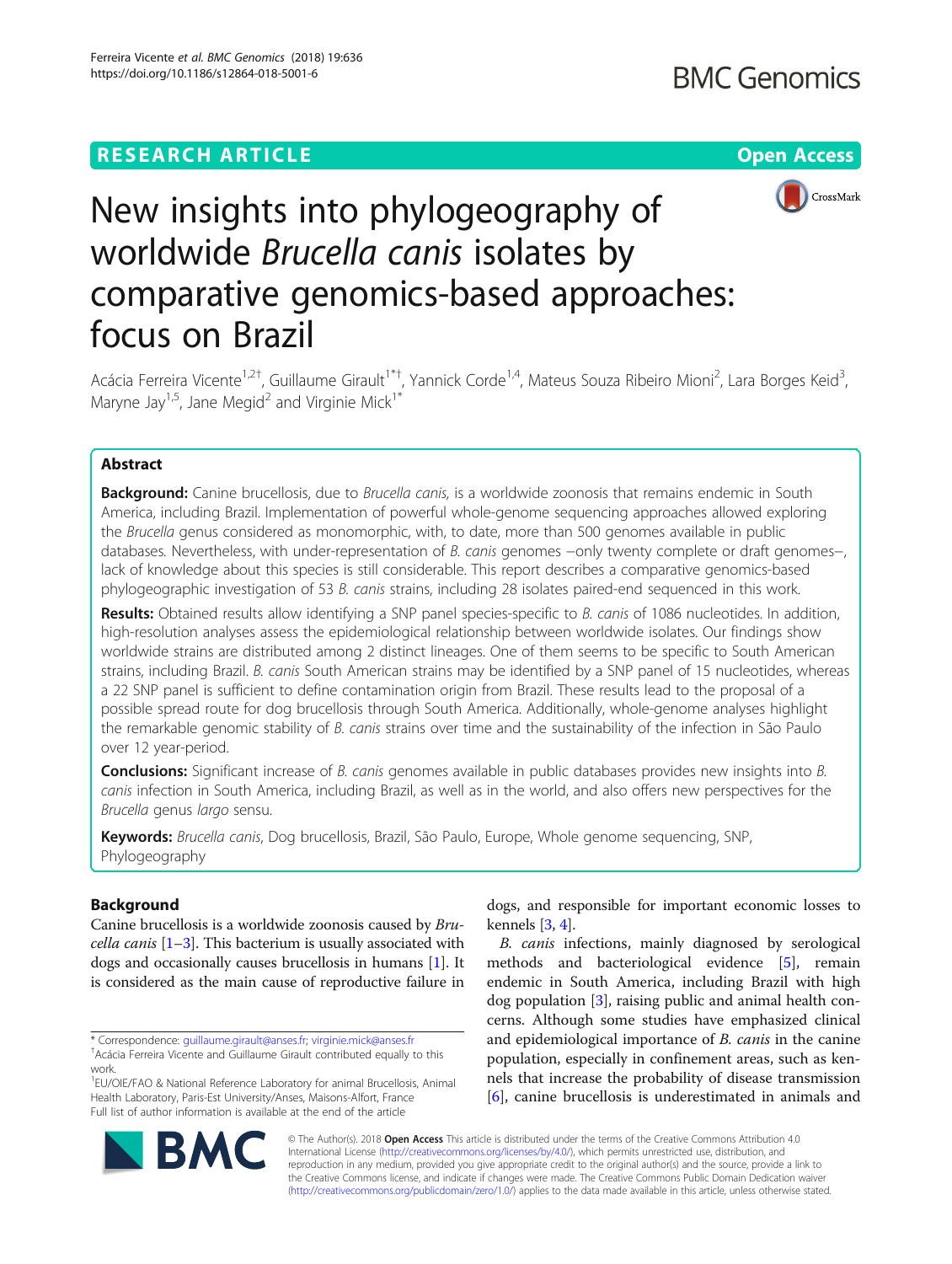human and its epidemiological aspects are still poorly understood.

Brucella is a well-known genus, whose taxonomy is in constant evolution, with the ongoing description of new species [\[7](#page-6-0)–[9\]](#page-6-0). To date, Brucella genomes are composed of 2 circular chromosomes, except for B. suis biovar 3 (only 1 chromosome), with a global genome size of approximately 3.3 Mb [\[10](#page-6-0)]. All Brucella species are highly related to each other genetically, with sequence similarity values of 98% to 100% in the core genome [\[11\]](#page-6-0). Despite its genetic homogeneity, genotyping and phylogenetic approaches based on multiple genomic markers, like MLST −Multi Locus Sequence Typing −[[12](#page-6-0)] or MLVA −Multiple-Locus Variable number tandem repeat Analysis−[[13\]](#page-6-0), are robust tools for wide- and fine-scale epidemiological/taxonomical investigations. Moreover, high-resolution studies based on Brucella whole genome strategies have been reported most recently, providing new insights into the genus [[14](#page-6-0)–[19](#page-6-0)]. Nevertheless, lack of knowledge about B. canis is still considerable. Indeed, although more than 500 Brucella genomes are available on public databases, B. canis is poorly represented with only 20 complete and draft genomes available [\[20](#page-6-0)–[25\]](#page-6-0).

The purpose of this work was a comparative genomics-based phylogeographic investigation of 27 worldwide B. canis field strains, with a focus on Brazil, in order to improve knowledge about B. canis epidemiology in the world, and especially in South America.

# **Methods**

# Brucella strains

Twenty-eight dog and human B. canis strains -including the B. canis reference strain Rm6–66 (ATCC 23365)−were isolated from routine epidemiological veterinary investigations conducted in São Paulo, Brazil, in 2005 and 2015 (Keid, L.B., personal data) or were obtained from the ANSES collection, especially from Europe (Additional file [1](#page-5-0): Table S1).

# Phenotypic characterization

All isolates were confirmed as *B. canis* using conventional *Brucella* typing methods, based on  $CO<sub>2</sub>$  requirement,  $H_2S$  production, oxidase test, urea hydrolysis, agglutination with monospecific sera, fuchsin, thionin and safranin dye sensitivity and phage typing [[26\]](#page-6-0).

# Molecular studies

Genomic DNA was extracted from Brucella cultures using the High Pure PCR Template Preparation Kit (Roche Diagnostics, France), according to the manufacturer's instructions. Molecular species confirmation was performed by Suis-Ladder multiplex PCR assay as previously described [[27](#page-6-0)].

In this study, 28 B. canis strains (Additional file [1](#page-5-0): Table S1), including the *B. canis* reference strain Rm6– 66 (ATCC 23365), were paired-end sequenced at the Genoscreen institute (Lille, France) on Illumina platforms −HiSeq2000 and MiSeq (2 × 250 bp)−. An average 50-fold sequencing depth was obtained (100-fold coverage for Rm6–66). In addition, complete and draft genomes, as well as Sequence Read Archives (SRA, raw reads), belonging to the *B. canis* species ( $n = 25$ ) were retrieved from Pathosystems Resource Integration Center (PATRIC) and NCBI center (Additional file [1](#page-5-0): Table S1).

To discard misassemblies, raw sequencing reads were trimmed using Trimmomatic-0.36 (phred33, minimum 50 bp length). Chimeric genomes from databases have been generated by merging both chromosomes 1 and 2 to compare complete and draft genomes. To homogenize data, sets of sequencing pseudo-reads were created in silico on contigs from public databases using ART program with a 250 bp length and a 50-fold depth [\[28](#page-6-0)]. The mapping step of short read datasets on FASTQ format from this study as well as from pseudo-reads generated with ART was realized using BWA algorithm implemented in BioNumerics 7.6.1 (Applied Maths, Belgium) with 90% sequence similarity against the Rm6–66 B. canis reference genome (CP007758.1, CP007759.1). A set of SNPs was determined for each genome sequencing data respect to the Rm6–66 genome, using the BioNumerics whole genome SNP (wgSNP) module. Several position filters were applied on the SNP matrix:  $(i)$  contiguous SNPs were removed (if found in a 10 bp-window), (ii) position mask for repeated elements, including tandem repeats, (*iii*) a minimum 20-fold coverage for each SNP was required, and (iv) ambiguous (i.e. non-ACGT bases) and unreliable bases (i.e. Ns) were discarded. The refined SNP matrix was used to generate a minimum spanning tree using maximum bootstrap maximum likelihood approach, allowing phylogenetic analyses.

# Nucleotide sequence accession numbers

Raw sequencing data of five representative strains of this whole-genome sequencing project (PRJEB22763) have been deposited in the European Nucleotide Archive (ENA) (<http://www.ebi.ac.uk/ena/data/view/PRJEB22763>) under accession numbers ERR2136545, ERR2136546, ERR2136547, ERR2136548 and ERR2136549 (Additional file [1:](#page-5-0) Table S1).

# Results

All isolates investigated in this study were confirmed as B. canis by phenotypic and molecular (Suis-Ladder) approaches (data not shown). A total of 27 B. canis field strains, as well as the B. canis reference strain Rm6–66, were characterized by paired-end WGS. After applying different filters, a maximum likelihood tree (Fig. [1](#page-2-0)) was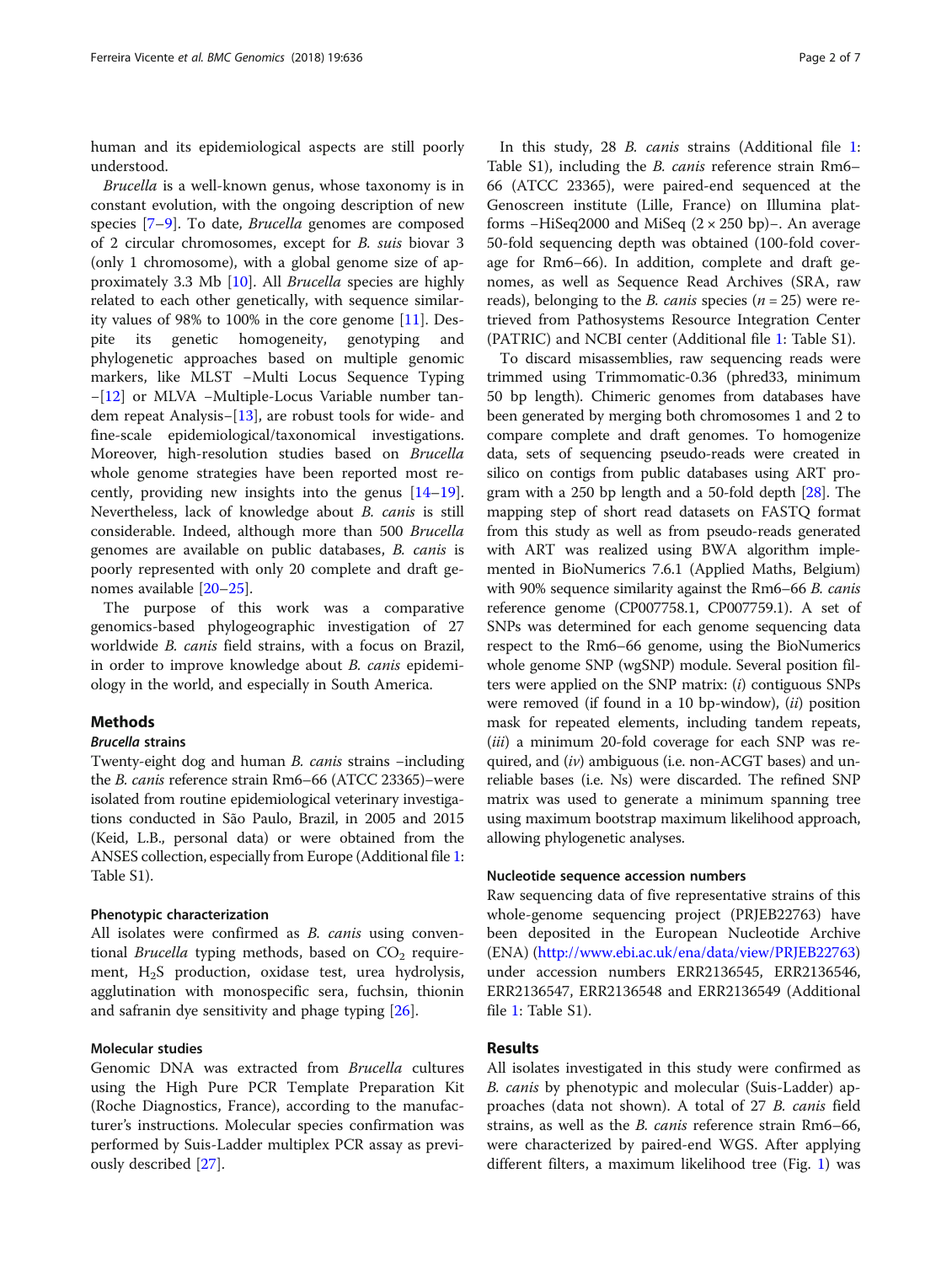<span id="page-2-0"></span>generated from 53 B. canis complete genomes and rooted with the reference strain B. melitensis biovar 1 16 M. A 0.25% homoplasia was considered. Bootstrap values supported strong confidence for each branch (mean: 97.43%; intervals 63–100%). A total of 7327 chromosomal SNPs were identified, including 1086 nucleotides specific to B. canis.

The B. canis investigated strains were distributed into two distinct clades (Fig. 1). The first clade, named here lineage 1 ( $n = 26$ ), was mainly composed of strains isolated in Europe, Asia and USA, including the reference strain. Lineage 1 diverged from the most recent common ancestor <sup>−</sup>MRCA−of all B. canis isolates with only 3 SNPs. Two branches were then identified and diverged from the node with similar SNP numbers (17 and 21 SNPs). The second clade, named here lineage 2  $(n = 27)$ ,

contained all the strains isolated from South America (Argentina, Brazil, Chile, Colombia), as well as 2 North and Central American strains (USA, Mexico) and only one from Europe (Sweden).

# Asia

Four Asian strains were represented in this study, isolated from China ( $n = 2$ ), Japan ( $n = 1$ ) and South Korea ( $n = 1$ ). They clustered together into a distinct sub-branch in lineage 1 (Fig. 1), among a polytomy of 3 branches, including too a sub-branch with European isolates (Finland, Sweden, Serbia, and Germany) and one American isolate (USA), and a sub-branch in singleton (South Africa). These four strains analyzed in this study seemed to be defined by a specific SNP panel of 12 markers.

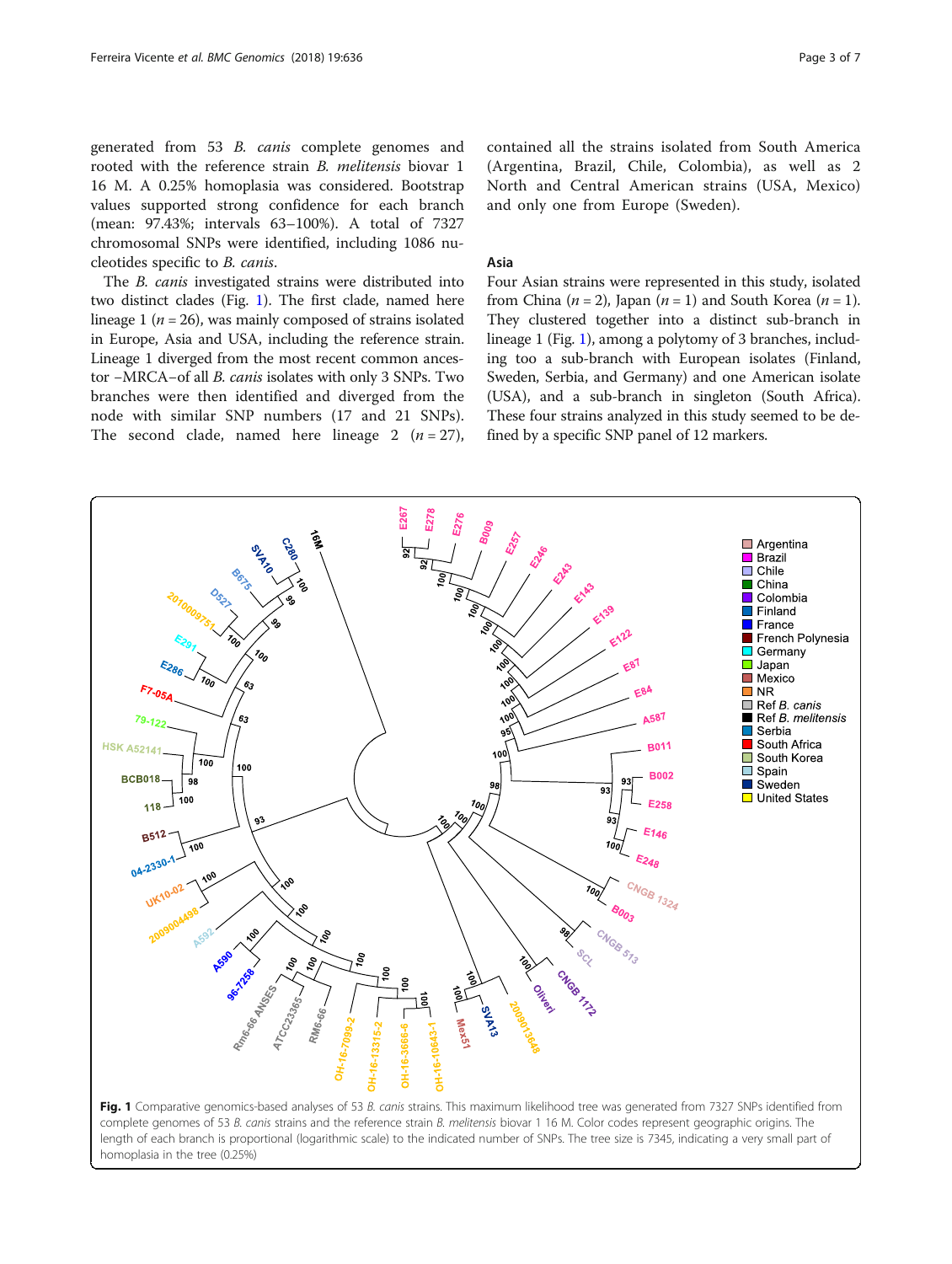#### Europe

All strains isolated from Europe included in this study  $(n = 11)$ , except for one, were clustered in lineage 1 (Fig. [1\)](#page-2-0). Curiously, only one strain from Sweden −SVA13− was identified in lineage 2, 87 SNP distant from MRCA. This strain has been isolated from a dog imported from Spain for breeding [[23\]](#page-6-0). Interestingly, one other Spanish strain −A592−was included in this comparative analysis. It clustered in lineage 1, together with French isolates, reference strains and USA strains, respectively with a distance of 69, 70 and 73 SNPs. Similarly, the B. canis German strain E291 was close to a Serbian strain −E286−with 23 SNP difference, whereas a 105 SNP difference was observed with another Serbian strain 04–2330-1 (strain from ANSES collection previously sequenced by Broad Institute Center). Finnish strains exhibited too some differences, with a 78 SNP distance from each other. These results might suggest the existence of regional polymorphism or the circulation of different B. canis clones among a same country.

#### North America

Seven strains from North America (USA) were included in this study. Surprisingly, the great majority  $(n = 6)$  clustered into lineage 1 (Fig. [1\)](#page-2-0), and only one strain −2,009,013,648−[\[25](#page-6-0)] isolated from Arizona in 2009 belonged to lineage 2, including all South and Central American strains (Fig. [1](#page-2-0)). Interestingly, Arizona shares common boundaries with Mexico. Regarding closeness of both strains, results suggest a same cross-border contamination origin.

Within lineage 1, the distribution of USA strains was heterogeneous since strains belonged to distinct sub-clusters −e.g. strains 2,010,009,751 and 2,009,004,498 respectively isolated from Massachusetts in 2010 and from Louisiana in 2009 [\[25](#page-6-0)] were 140 SNP distant between each other−. Although almost <sup>40</sup> B. canis raw sequencing data have recently been added to NCBI SRA (PRJNA369091), faced with lack of information and metadata poorly filled, only 4 of these strains have been included in this study. They showed weak polymorphism (distance between furthest strains = 32 SNPs) and clustered together with B. canis reference genomes.

Despite possible sampling bias, WgSNP results seemed to indicate an important genetic diversity of B. canis strains circulating in USA.

# Central and South America

This study describes a comparative genomics-based investigation of Brazilian B. canis strains. To date, lack of knowledge regarding B. canis epidemiology in South America, and especially in Brazil, is reported.

All *B. canis* strains isolated from South and Central America were located among lineage 2 (Fig. [1](#page-2-0)). Lineage 2 split into two distinct branches. The minor one contained the Mexican isolate Mex51, clustered together with an USA isolate and a Swedish strain imported from Spain. The major branch allowed grouping all South American strains into a unique, exclusive and homogeneous cluster, with a node that could represent the MRCA of South American B. canis strains <sup>−</sup>SA-MRCA −. The two most distant strains among South America isolates harbored a 87 SNP difference (Fig. [2\)](#page-4-0).

This South American branch split in two sub-branches. A first sub-branch contained strains isolated from Colombia −Oliveri and CNGB 1172−and radiated respectively 37 and 38 SNPs away from SA-MRCA. Both Colombian isolates were very similar, with only 3 SNP difference despite isolation from different hosts (human and dog, respectively for CNGB 1172 and for Oliveri), suggesting contamination by the same strain. A second sub-branch radiated 7 SNPs away from SA-MRCA and split in 3 sub-clusters. Except for two singletons, isolated from Chile −SCL and CNGB 513−, only Brazilian strains, as well as one Argentinian strain (CNGB 1324) constituted this sub-branch. Interestingly, the strain B003 isolated from South Brazil, adjacent to Argentina, seemed closer to the Argentina strain than other Brazilian strains, with a minimal distance of 50 SNPs, suggesting an infection contamination from Argentina to Brazil. All other Brazilian strains formed a single complex, split into 2 branches that have diverged very early (1 and 2 SNPs) and harbored very weak polymorphism (maximal distance of 25 SNPs). In addition, length of different branches identified in this study varied very little, from 3 to 14 SNPs, even over a 17 year- period (1998–2015).

Thus, a 12 SNP panel seemed to be sufficient to characterize the B. canis South American strains, although B. canis contamination origin from Brazil might be identified using a 22 SNP panel (Additional file [2](#page-5-0): Table S2).

## Focus on São Paulo (Brazil)

Seventeen B. canis isolates collected from São Paulo, Brazil, over 12-year-period (2003–2015) were investigated in this study. Fourteen were isolated from three well-identified kennels, respectively both in 2005 (k1, k2) and one in 2015 (k3), and three strains were isolated in 2003 from not reported kennels (Additional file [1](#page-5-0): Table S1). Interestingly, no trade/historical exchange between kennels was reported.

As expected, wgSNP analyses showed a minor SNP difference, independent of isolation year, between São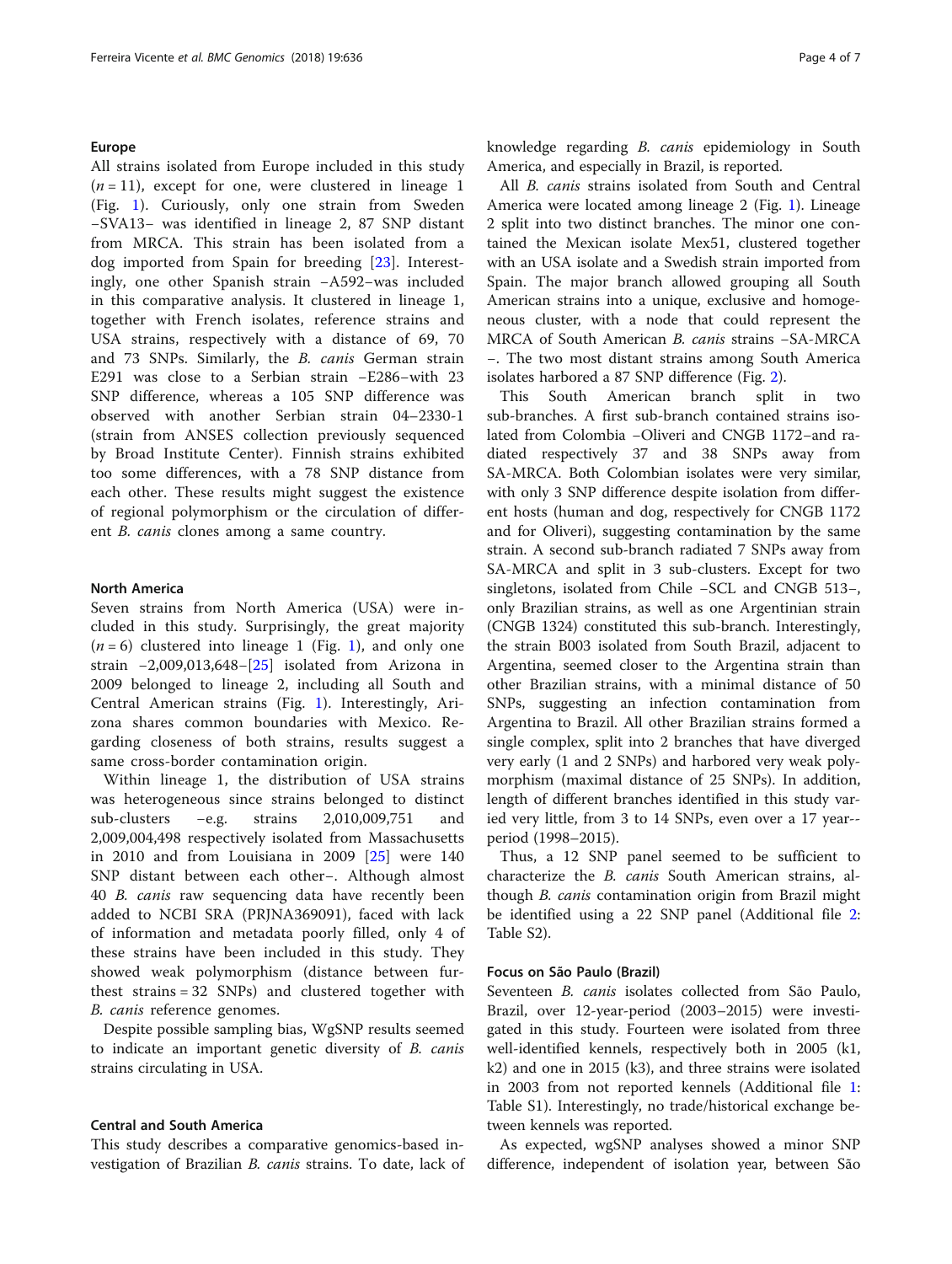

<span id="page-4-0"></span>

Paulo strains, ranging from 3 to 25 nucleotides (Fig. [1](#page-2-0)). Most B. canis strains isolated among a same kennel were strictly identical or harbored no significant difference, as strains collected in the same isolation year (e.g. E087, E122 from k1 and E143, E243, E246, E257 from k2).

# Discussion

To improve understanding of the genetic diversity of B. canis, we genotyped 27 worldwide B. canis field isolates by performing whole genome SNP analysis. Indeed, this approach is able to infer the relationships among worldwide B. canis isolates.

Comparative genomic analysis of 53 dog and human B. canis strains was performed. Robustness of the wgSNP method applied in this study was assessed by sequencing data comparison of 2 isolates from ANSES collection (Additional file [1:](#page-5-0) Table S1), independently sequenced in this study and previously by the Broad Institute center. Thus, C280 and SVA10 strains showed a strictly identical genome, as well as A590 and 96–7258 genomes harbored only one SNP difference. These results highlighted in vitro genomic stability of B. canis genomes despite successive cultural steps susceptible to induce several mutational events. Similarly and

unsurprisingly, wgSNP results showed too extreme in vivo genomic stability over time, e.g. two samples isolated in China (BCB018 and 118) [[20,](#page-6-0) [21](#page-6-0)] with only 12 SNP difference in a 20 year-interval.

No host specificity was observed. Nevertheless, SNP analysis indicated a spatial distribution of the isolates that could not be correlated with a time-span scale. A slight, almost inexistent genetic diversity was observed among Brazilian isolates. According to the more parsimonious hypothesis, our results suggested one single introduction could have led to the divergence of two Brazilian sub-branches observed here. Moreover, the short branch length, even over a long time-period, suggested circulation of a dominant clone in South America and emphasizing genetic stability of B. canis genomes over time. It is interesting to note B. canis South American strains could be identified by a SNP panel of 12 nucleotides, whereas a 22 SNP panel is sufficient to refine Brazilian contamination origin of B. canis strains, assuming contamination origin of Brazilian B003 strain is from Argentina.

Here, we investigated potential genetic diversity over 12-year-period in a restricted geographical area: from different São Paulo kennels. Absence of significant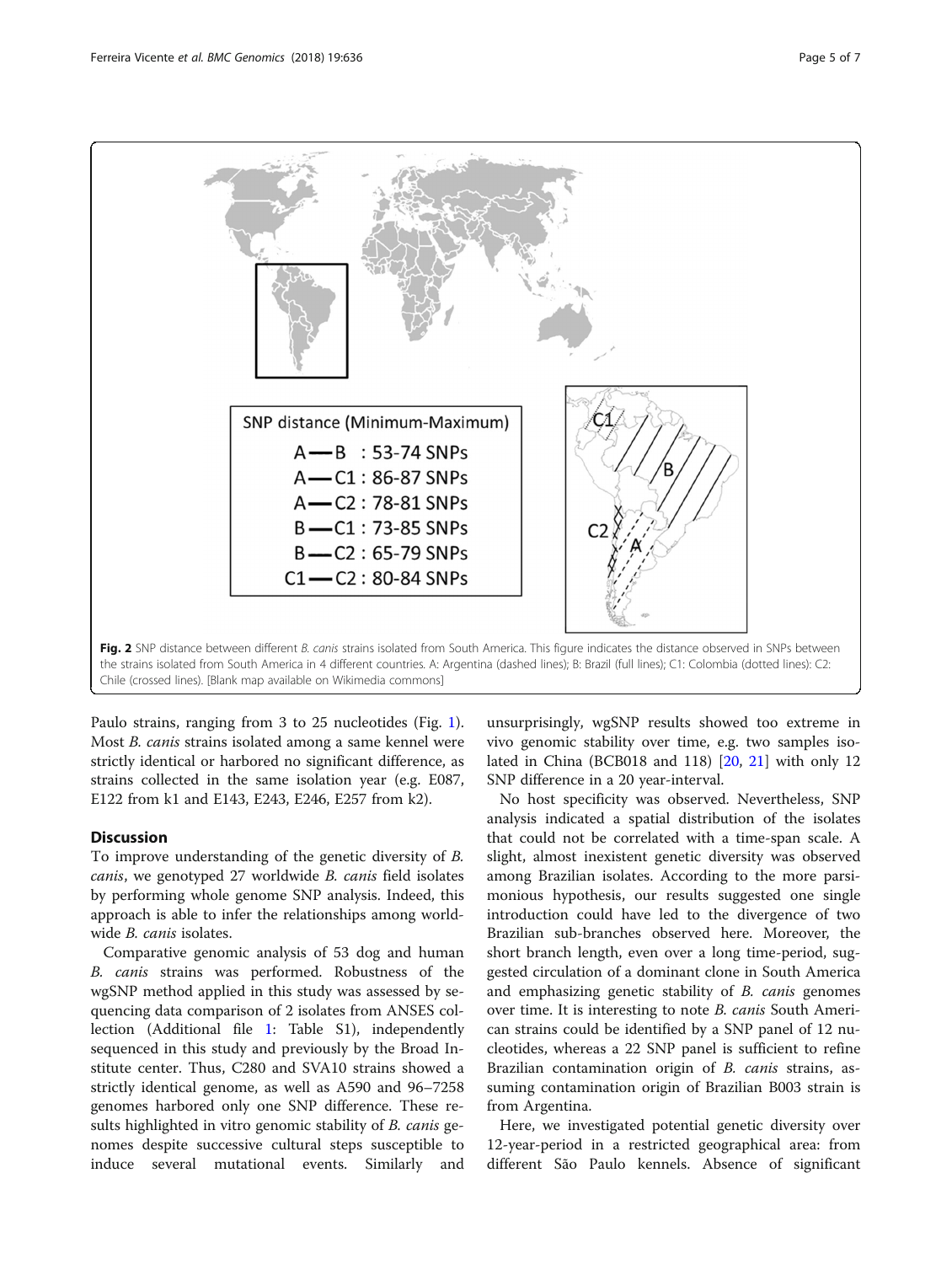<span id="page-5-0"></span>difference whatever the isolation year between B. canis studied isolates suggested a same contamination origin and/or the circulation of a dominant clone. In addition, the distance observed over a 10-year period between strains isolated from a same location was not greater (e.g. E267 vs E258, or E267 vs B009), suggesting the sustainability of B. canis infection over time in São Paulo.

The potential of whole-genome sequencing leads to propose a possible spread route for dog brucellosis through South America. Indeed, our findings suggested the presence of B. canis in South America probably might be resulted from an introduction from USA and/ or from Mexico (Fig. [1\)](#page-2-0) to Colombia (maximum distance of 84, 85 and 87 SNPs respectively with Chile, Brazil and Argentina), followed by spread to Brazil, Argentina and Chile (Fig. [2](#page-4-0)). On the current state of available genome dataset −Argentina, Chile and Brazil are part of a polytomic branch (Fig. [1\)](#page-2-0)−, it is difficult to hypothesize into the details this second evolving step of the B. canis infection through South America. Indeed, a largest dataset of representative strains of these countries is required to propose a strongest hypothesis.

# Conclusions

This report describes a comparative genomics-based phylogeographic investigation of B. canis field strains isolated from Brazil. Results obtained allow assessing the epidemiological relationship between worldwide strains and hypothesizing a possible spread route for dog brucellosis through South America. In addition, whole genome analyses highlight the remarkable genomic stability of B. canis strains over time and the sustainability of the infection in São Paulo.

Significant increase of B. canis genomes available in public databases, resulting from this work, provides new insights not only into B. canis infection in South America, including Brazil, as well in the world, but also offers new perspectives for the Brucella genus largo sensu.

# Additional files

[Additional file 1:](https://doi.org/10.1186/s12864-018-5001-6) Table S1. B. canis strains investigated in this study and from public databases and whole sequencing data. (DOCX 19 kb) [Additional file 2](https://doi.org/10.1186/s12864-018-5001-6) Table S2. Determination of 22 SNP panel specific to Brazilian B. canis strains. (DOCX 37 kb)

#### Abbreviations

MLST: Multi Locus Sequence Typing; MLVA: Multiple-Locus Variable number tandem repeat Analysis; MRCA: Most Recent Common Ancestor; SNP: Single Nucleotide Polymorphism; WGS: Whole Genome Sequencing; wgSNP: Whole genome SNP

#### Acknowledgements

The authors wish to express their gratitude to Marion Holzapfel, Bruna Letícia Devidé Ribeiro and Fernando José Paganini Listoni for the excellent technical assistance.

#### Funding

The PhD researcher was supported by FAPESP (2014/00889–0) and CAPES (88887.117958/2016–00) programs. Research work was supported by the UE project Bru-EPIDIA (291815-FP7/ERANET/ANIHWA). The funding agencies were not involved in the design of the study, collection, analysis, and interpretation of data and in writing the manuscript.

#### Availability of data and materials

Most of the data generated during this study are included in this article and supplementary information files and available in the NCBI Genome database ([https://www.ncbi.nlm.nih.gov/genome/?term=Brucella+canis\)](https://www.ncbi.nlm.nih.gov/genome/?term=Brucella+canis) or PATRIC database ([https://www.patricbrc.org/view/Taxonomy/](https://www.patricbrc.org/view/Taxonomy/234#view_tab=genomes)

[234#view\\_tab=genomes\)](https://www.patricbrc.org/view/Taxonomy/234#view_tab=genomes).

Datasets used and/or analyzed during the current study are available from the corresponding author on reasonable request.

#### Authors' contributions

Conceived the study: JM, VM; Isolation: AFV, MSRM, LBK; Shipment support: MJ; Phenotypic and molecular identification: AFV, YC, MSRM, LBK; performed DNA extractions: AFV, GG, YC; performed whole genome sequencing analysis: AFV, GG; supervised the laboratory work JM, VM; wrote the paper, AFV, GG, V.M. All authors participated in the presentation and discussion of results. All authors read and approved the final manuscript.

#### Ethics approval and consent to participate

Ethical approval (CEUA 0033/2017) was required to conduct epidemiological veterinary investigations in São Paulo, Brazil, and to acquire the samples analyzed in this study.

#### Consent for publication

Not applicable.

#### Competing interests

The authors declare that they have no competing interests.

#### Publisher's Note

Springer Nature remains neutral with regard to jurisdictional claims in published maps and institutional affiliations.

#### Author details

<sup>1</sup>EU/OIE/FAO & National Reference Laboratory for animal Brucellosis, Animal Health Laboratory, Paris-Est University/Anses, Maisons-Alfort, France. <sup>2</sup>Molecular Biology Laboratory, Dept. Veterinary Hygiene and Public Health FMVZ, UNESP, Botucatu, Brazil. <sup>3</sup>Dept. Veterinary Medicine, University of Animal Science and Food Engineering, USP, Pirassununga, Brazil. <sup>4</sup>Present Address: Physiology of reproduction and behaviour joint research unit, INRA Val de Loire Centre, Nouzilly, France. <sup>5</sup>Present Address: Anses, Laboratoire de Lyon, UMR Mycoplasmoses des Ruminants, Lyon, France Université de Lyon, VetAgro Sup, UMR Mycoplasmoses des Ruminants, Marcy L'Etoile, France.

# Received: 24 January 2018 Accepted: 8 August 2018 Published online: 28 August 2018

#### References

- 1. Brucellosis in humans and animals. WHO guidance. Geneva: World Health Organization (WHO); 2006.
- 2. Hofer E, Bagó Z, Revilla-Fernández S, Melzer F, Tomaso H, López-Goñi I, Fasching G, Schmoll F. First detection of Brucella canis infections in a breeding kennel in Austria. New Microbiol. 2012;35:507–10.
- 3. Keid LB, Chiebao DP, Batinga MC, Faita T, Diniz JA, Oliveira TM, Ferreira HL, Soares RM. Brucella canis infection in dogs from commercial breeding kennels in Brazil. Transbound Emerg Dis. 2017;64:691–7. [https://doi.org/10.](https://doi.org/10.1111/tbed.12632) [1111/tbed.12632](https://doi.org/10.1111/tbed.12632).
- 4. Gyuranecz M, Szeredi L, Ronai Z, Dénes B, Dencso L, Dán A, Pálmai N, Hauser Z, Lami E, Makrai L, Erdélyi K, Jánosi S. Detection of Brucella canis–induced reproductive diseases in a kennel. J Vet Diagn Investig. 2011;23:143–7. [https://doi.org/10.1177/104063871102300127.](https://doi.org/10.1177/104063871102300127)
- 5. Manual of diagnostic tests and vaccines for terrestrial animals. World Organization for Animal Health (OIE). 2016. [http://www.oie.int/en/standard](http://www.oie.int/en/standard-setting/terrestrial-manual/access-online/)[setting/terrestrial-manual/access-online/.](http://www.oie.int/en/standard-setting/terrestrial-manual/access-online/) Accessed 2016.